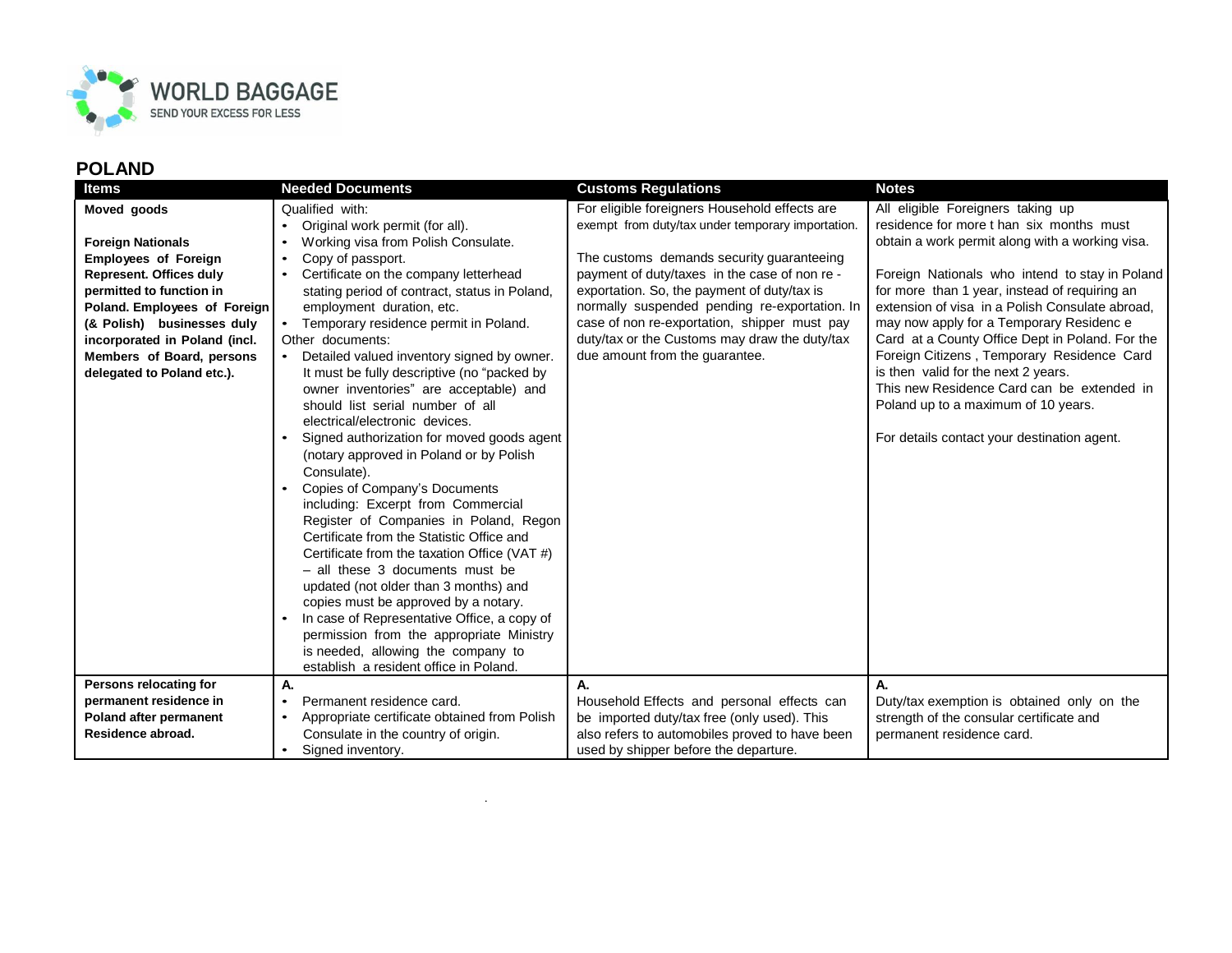

| <b>Items</b>                                                                      | <b>Needed Documents</b>                                                                                                                                                                                                                                                                                                                                                              | <b>Customs Regulations</b>                                                                                                                                                                            | <b>Notes</b>                                                                                                                                                                                                                                                                            |
|-----------------------------------------------------------------------------------|--------------------------------------------------------------------------------------------------------------------------------------------------------------------------------------------------------------------------------------------------------------------------------------------------------------------------------------------------------------------------------------|-------------------------------------------------------------------------------------------------------------------------------------------------------------------------------------------------------|-----------------------------------------------------------------------------------------------------------------------------------------------------------------------------------------------------------------------------------------------------------------------------------------|
| A) Foreign Nationals                                                              | Authorization for moved goods agent<br>(notary approved in Poland or by<br>Polish Consulate abroad).<br>Photocopy of passport.                                                                                                                                                                                                                                                       | Cars must be registered in the name of<br>relocating person.<br>The items must enter Poland within 12<br>months of the termination date of foreign<br>residence as shown in the consular certificate. |                                                                                                                                                                                                                                                                                         |
| B) Polish Nationals returning B.<br>to Poland after temporary stay   •<br>abroad: | Certificate obtained from Polish<br>Consulate in the origin country.<br>Photocopy of passport.<br>$\bullet$<br>Signed inventory.<br>$\bullet$<br>Proof of permanent stay in Poland<br>$\bullet$<br>(photocopy of Polish identity permanent<br>residence must not be updated).<br>Authorization for moved goods agent notary<br>approved in Poland or by Polish consulate<br>abroad). | B. See Foreign Nationals.                                                                                                                                                                             | В.<br>Duty/tax exemption can be acquire only on the<br>strength of the consular certificate.                                                                                                                                                                                            |
| <b>C. Polish Nationals returning</b><br>to Poland after permanent<br>stay abroad  | Same as B, above<br>C.<br>Except that permanent residence in<br>$\bullet$<br>Poland must be renewed.<br>•The Polish Customs require permanent<br>residence with current d ate to be in line<br>approx. with date of termination of foreign<br>residence as shown in the consular<br>certificate.                                                                                     | C. See Foreign Nationals.                                                                                                                                                                             | C. See Polish Nationalsreturning to Poland after<br>temporary stay abroad plus renewed permanent<br>residence (current date needed).<br>The Customs may demand presentation of<br>Polish ID and passport (originals).<br>For full information please contact<br>your destination agent. |
| Students, research,<br><b>Medical scientist,</b><br>Priests, teachers, etc        | Eligible only with:<br>Suitable certification of their status from<br>Polish University, Medical Clinic, Church<br>etc.<br>•Appropriate visa from Polish Consulate.<br>Photocopy of passport.<br>•Authorisation for the removal agent.<br>Descriptive valued inventory).<br>$\bullet$                                                                                                | Temporary importation permitted on the<br>strength of financial security (see Foreign<br>Nationals)<br>No work permit needed.                                                                         |                                                                                                                                                                                                                                                                                         |
| <b>Employees Of Free Lance</b>                                                    | Eligible only:                                                                                                                                                                                                                                                                                                                                                                       |                                                                                                                                                                                                       | For details please contact your destination                                                                                                                                                                                                                                             |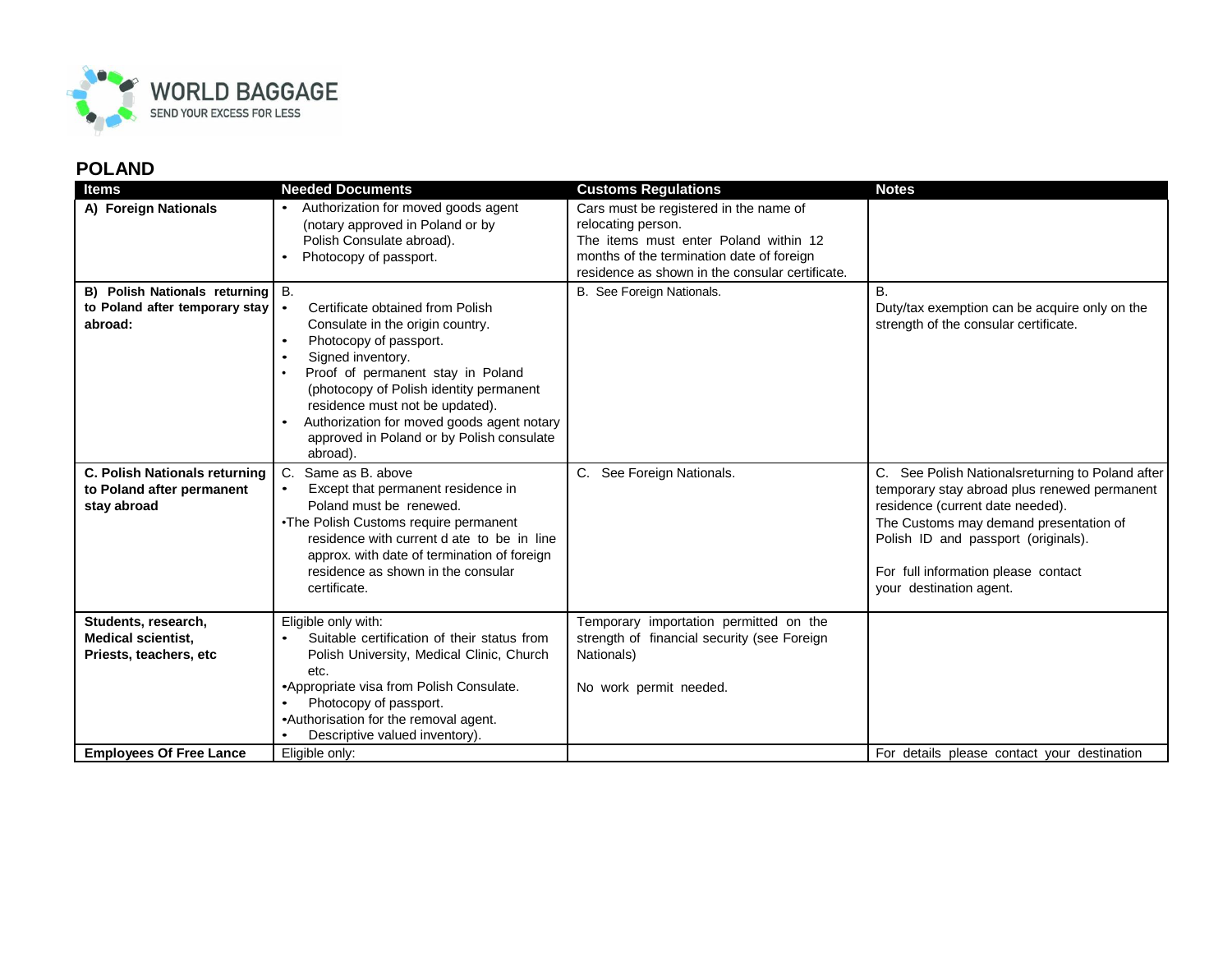

| <b>Items</b>                                                                                      | <b>Needed Documents</b>                                                                                                                                                                                                                                                                                                                                                                               | <b>Customs Regulations</b>                                                                                                                                   | <b>Notes</b>                                                                                                                                                                                                                                                                                          |
|---------------------------------------------------------------------------------------------------|-------------------------------------------------------------------------------------------------------------------------------------------------------------------------------------------------------------------------------------------------------------------------------------------------------------------------------------------------------------------------------------------------------|--------------------------------------------------------------------------------------------------------------------------------------------------------------|-------------------------------------------------------------------------------------------------------------------------------------------------------------------------------------------------------------------------------------------------------------------------------------------------------|
| Persons working for foreign<br>governmental agencies.                                             | Under applicable sponsorship of Polish<br>Ministry, or according to specific Embassy /<br>Polish Customs written agreement.                                                                                                                                                                                                                                                                           |                                                                                                                                                              | agent.                                                                                                                                                                                                                                                                                                |
| <b>Others</b><br>Working for non-resident<br>organisations, non-working<br>visitors and the like. |                                                                                                                                                                                                                                                                                                                                                                                                       | Those who are not eligible will need to pay<br>Customs duty/tax assessed on durable objects<br>but not on consumable items in non-<br>commercial quantities. |                                                                                                                                                                                                                                                                                                       |
| <b>Diplomatic Goods</b>                                                                           | Appropriate Certificate from Polish Ministry<br>of Foreign Affairs, Diplomatic Protocol.<br>Inventory list in Polish.<br>Signed authorisation for removal agent,<br>$\bullet$<br>approved by Embassy.<br>Photocopy of passport.                                                                                                                                                                       | Importation free of duty/tax. Articles may not be<br>sold for three years from the date of entry.                                                            | Duty/tax exemption is based on reciprocity.                                                                                                                                                                                                                                                           |
| <b>Journalists</b><br><b>Duly accredited by Polish</b><br>Government                              | Appropriate Certificate from Polish Ministry<br>$\bullet$<br>of Foreign Affairs, Dept. of Press &<br>Information.<br>Inventory list in Polish.<br>$\bullet$<br>Signed authorisation for removal agent,<br>$\bullet$<br>(notary approved in Poland or by Polish<br>Consulate abroad).<br>Photocopy of passport.<br>Photocopy of accreditation ID card issued<br>by Polish Ministry of Foreign Affairs. | See Diplomatic Goods                                                                                                                                         | Duty/tax exemption is based on reciprocity.<br><b>EXCEPTION:</b><br>If Poland has no reciprocity, a security<br>guaranteeing payment of duty/tax in case of non<br>re-exportation is required. Customs clearance<br>is ten based on temporary importation (on the<br>strength of financial security). |
| <b>Heirlooms/Bequest</b>                                                                          | Certificate from the country of origin endorsed<br>by Polish Consulate.                                                                                                                                                                                                                                                                                                                               | Free of duty/tax for importation by direct heirs.                                                                                                            |                                                                                                                                                                                                                                                                                                       |
| <b>New furniture</b>                                                                              | See moved goods section. Foreign<br>Nationals persons relocating for permanent<br>residence in Poland after permanent<br>residence abroad. (A, B, C)                                                                                                                                                                                                                                                  | Other foreign nationals (other than specified<br>section mentioned in the column documents<br>required) may import new furniture.                            | If new furniture is imported (in<br>manufacturer's original crates) the Customs<br>may require presentation of original invoice/<br>proof of purchase.                                                                                                                                                |
| <b>Electrical devices</b>                                                                         | See moved goods.                                                                                                                                                                                                                                                                                                                                                                                      | See moved goods.                                                                                                                                             | Electricity in Poland: 220 -230 V, 50 Hz.                                                                                                                                                                                                                                                             |
| <b>Valued metals</b>                                                                              |                                                                                                                                                                                                                                                                                                                                                                                                       | 50 grams free of duty, for all e xcess full duty/tax<br>has to be paid.                                                                                      | It is recommended that jewels be carried only<br>as personal luggage.                                                                                                                                                                                                                                 |
| <b>Automobiles</b>                                                                                | All documents needed for Household effects                                                                                                                                                                                                                                                                                                                                                            | Guarantee required (see removal goods).                                                                                                                      | Cars imported duty/VAT deferred, cannot be left                                                                                                                                                                                                                                                       |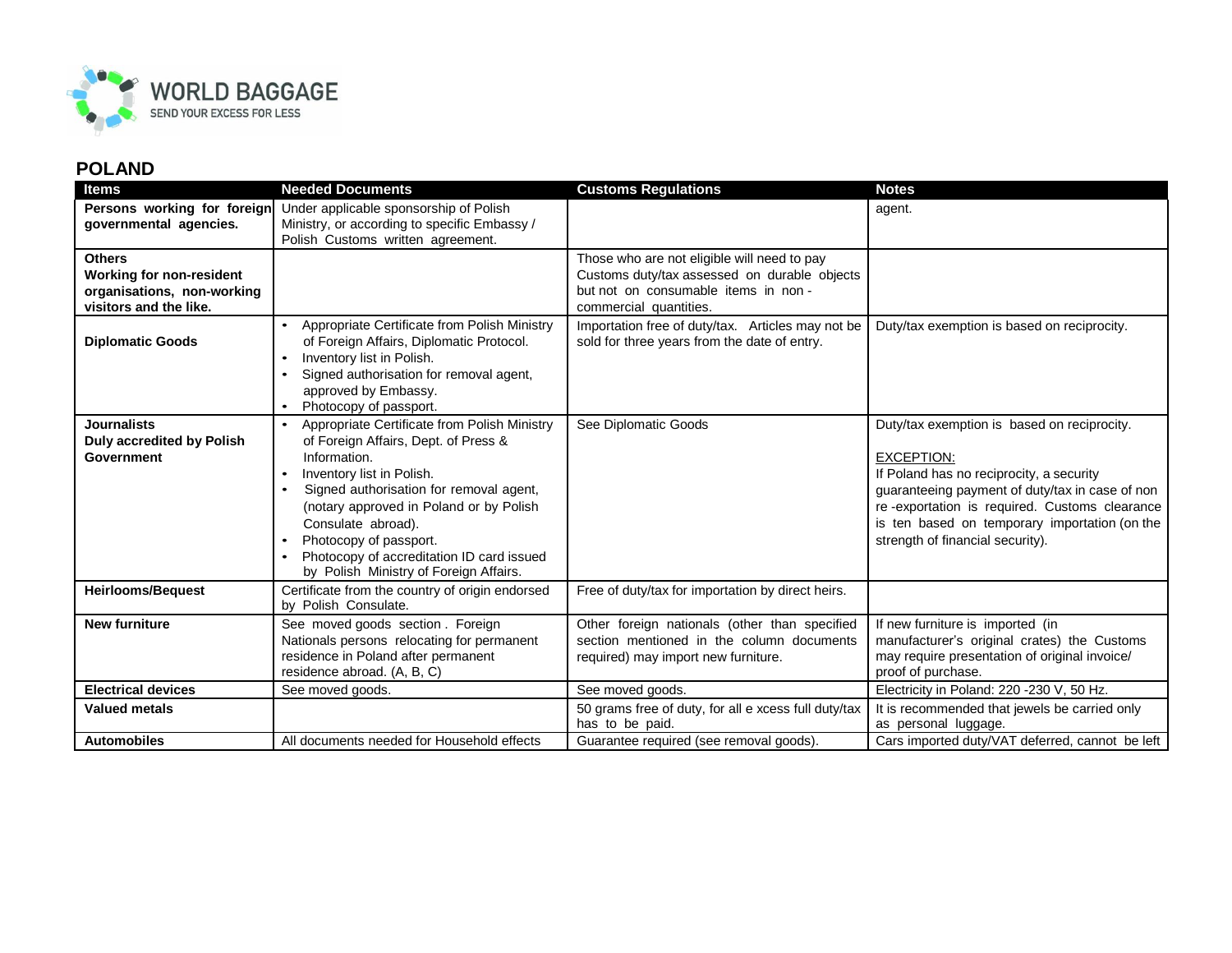

| <b>Items</b>                           | <b>Needed Documents</b>                                                                                                                                                                                                                                                                                      | <b>Customs Regulations</b>                                                                                                                                                                                                                                                                                                                      | <b>Notes</b>                                                                                                                                                                                                                                                                                                                                                                                                                                                                                                  |
|----------------------------------------|--------------------------------------------------------------------------------------------------------------------------------------------------------------------------------------------------------------------------------------------------------------------------------------------------------------|-------------------------------------------------------------------------------------------------------------------------------------------------------------------------------------------------------------------------------------------------------------------------------------------------------------------------------------------------|---------------------------------------------------------------------------------------------------------------------------------------------------------------------------------------------------------------------------------------------------------------------------------------------------------------------------------------------------------------------------------------------------------------------------------------------------------------------------------------------------------------|
|                                        | (see moved goods), plus :<br>Document of title proving ownership<br>(original).<br>Registration documents (original - the<br>automobile must be registered in the name<br>of the current owner).<br>New: receipt showing value of car.<br>Second hand: bill of sale or value<br>declaration signed by owner. |                                                                                                                                                                                                                                                                                                                                                 | in Poland after the shipper leaves Poland<br>without paying the duty and VAT (except cars<br>over 10 years old which must be definitely re -<br>exported).<br>Autos over ten years old can only be imported by<br>Poles or shippers with proof that they have<br>used them for that very long period. (see<br>moved goods).                                                                                                                                                                                   |
| Pre-1945 Antiquity/<br><b>Artworks</b> | Certificate of Antiquity from recognized<br>authority for antiquity over 100 years.<br>For pre -1945 articles - photos in duplicate<br>should be supplied to destination agent.                                                                                                                              | Articles over 100 years old, when proper<br>certificate is produced, are liable duty/tax<br>free.<br>Pre-1945 articles (less than 100 years old or<br>without certificate) - same as moved goods.                                                                                                                                               | Note on items made before 1945 and<br>paintings:<br>Given the strict contr ols over the export of all<br>items produced before May 1945, regardless of<br>country of origin (including old books), it is<br>important that they are noted by Customs on<br>their importation.<br>All such items should be clearly marked on the<br>inventory and stowed for easy access at<br>Customs inspection. Photos of all such items<br>should be supplied in duplicate to destination<br>agent for Customs processing. |
| <b>Foodstuffs</b>                      |                                                                                                                                                                                                                                                                                                              | Small amounts for personal consumption are<br>allowed.                                                                                                                                                                                                                                                                                          |                                                                                                                                                                                                                                                                                                                                                                                                                                                                                                               |
| Liquor                                 |                                                                                                                                                                                                                                                                                                              | Duty free allowance:<br>1. 1 litre of vodka or other strong liquor<br>2. 2 litres of wine<br>3.5 litres of beer<br>For any amount in excess of allowance an<br>import licence is needed. Extremely high<br>taxes, excise and duties will apply, even on<br>small quantities. Importation of strong pure<br>liquor of 40% or above is forbidden. | Importation not recommended. In most cases<br>cost is greater than current retail price and in<br>fact a license to import liquor in excess of the<br>allowance is practically impossible to obtain.                                                                                                                                                                                                                                                                                                          |
| Cats / Dogs                            | Good health certificate issued max. 10<br>$\bullet$                                                                                                                                                                                                                                                          |                                                                                                                                                                                                                                                                                                                                                 |                                                                                                                                                                                                                                                                                                                                                                                                                                                                                                               |